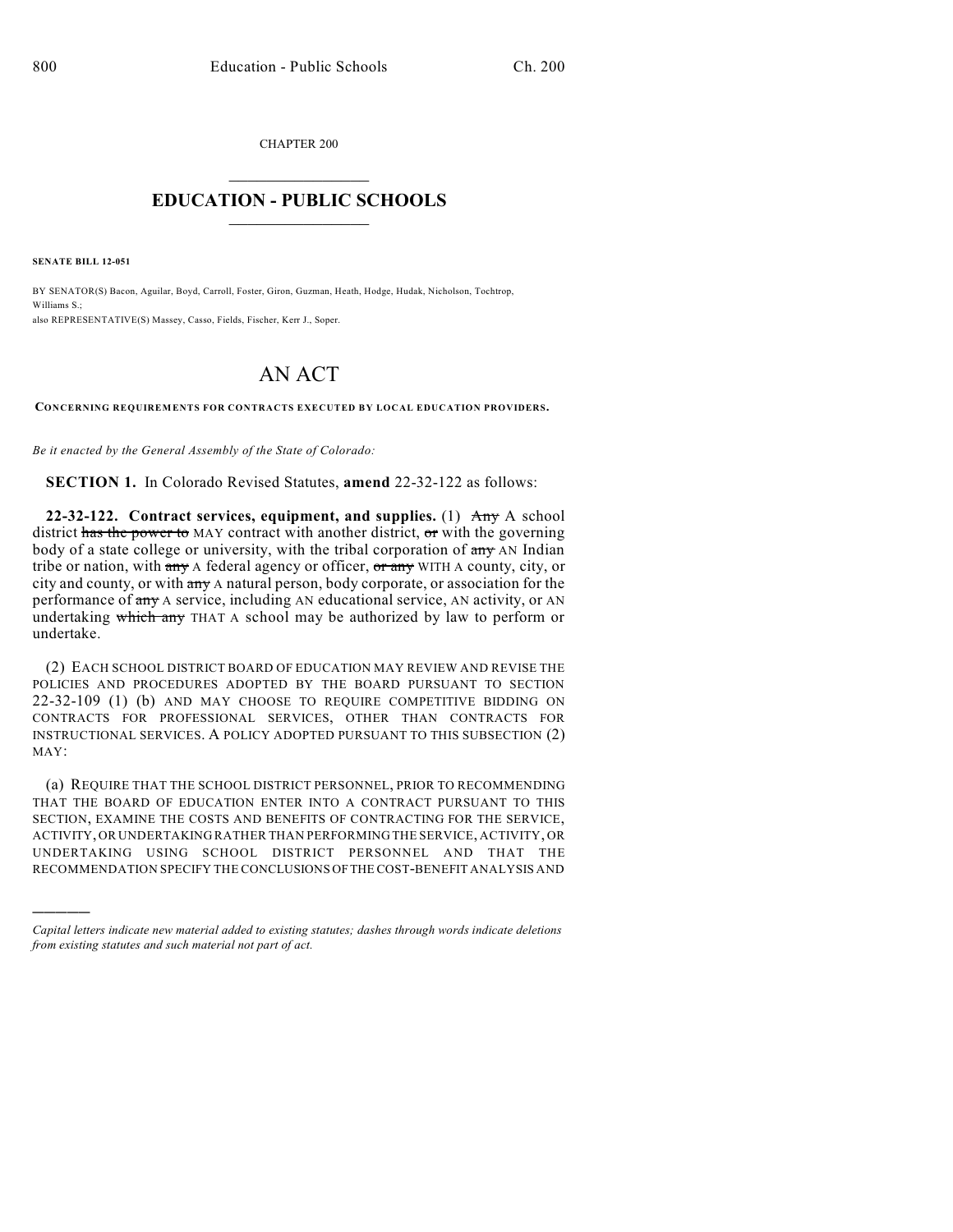## THEIR RATIONALE;

(b) REQUIRE THE SCHOOL DISTRICT PERSONNEL TO IMPLEMENT A BIDDING PROCESS FOR CONTRACTS ENTERED INTO PURSUANT TO THIS SECTION; AND

(c) ESTABLISH CRITERIA FOR RECOMMENDING A CONTRACTOR TO THE BOARD OF EDUCATION.

 $(3)$  (a) Such A contract ENTERED INTO PURSUANT TO THIS SECTION shall set forth fully the purposes, powers, rights, obligations, and responsibilities, financial or otherwise, of the parties so contracting and shall provide that REQUIRE the service, including educational service, activity, or undertaking TO be of comparable quality and meet the same requirements and standards as would be necessary THAT WOULD APPLY if performed by the school district.

(b) A contract executed pursuant to this section may include, among other things, the purchase, outright or by installment sale, or renting or leasing RENTAL OR LEASE, with or without an option to purchase, of necessary building facilities, equipment, supplies, and employee services.

(c) Any state or federal financial assistance which shall THAT WOULD accrue to a contracting school district, if said THE district were to perform such THE CONTRACTED service, including educational service, activity, or undertaking individually, shall, if the state board OF EDUCATION finds the CONTRACTED service, including educational service, activity, or undertaking is of comparable quality and meets the same requirements and standards as would be necessary THAT WOULD APPLY if performed by a school district, be apportioned by the state board of education on the basis of the contractual obligations and paid separately to each contracting school district in the manner prescribed by law.

 $(1.5)(4)(a)$  For A contract executed pursuant to subsection  $(1)$  of this section that includes services performed for a public school the contract shall include a provision requiring a criminal background check for any person providing services under the contract, including any subcontractor or other agent of the contracting entity, if the person provides direct services to students, including but not limited to transportation, instruction, or food services. The criminal background check shall, at a minimum, meet the requirements of section 22-32-109.7 and any other requirements of the school district with which the contract is entered THAT EXECUTES THE CONTRACT. The contracting entity shall be IS responsible for any costs associated with the background check. A CONTRACTOR NEED NOT PROVIDE the results of the background check need not be provided with the submission of the bid but shall be made MAKE THE BACKGROUND CHECK RESULTS available upon request of the school board in compliance with the provisions of section 24-72-305.3, C.R.S.

(b) The background check described in paragraph (a) of this subsection  $(1.5)$ shall be (4) Is required only for those persons who have regular, but not incidental, contact with students at least once a month.

(c) The provisions of paragraph (a) of this subsection  $(\pm .5)$  shall (4) DO not apply to a faculty member from an institution of higher education who contracts to teach